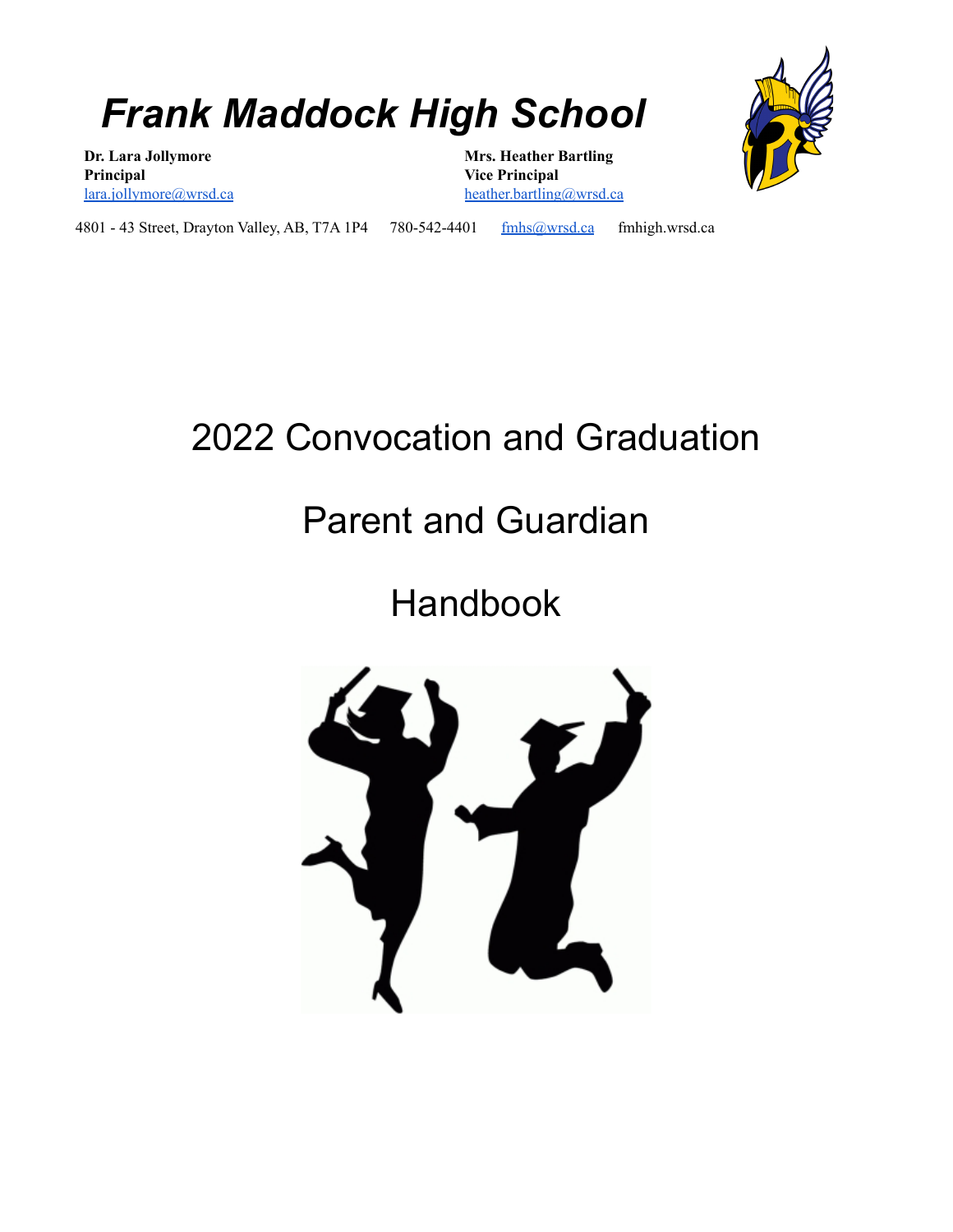### **Eligibility**

To be eligible to participate in the commencement ceremonies a student must:

- 1. Have all school fees paid by June 16th
- 2. Be passing all diploma/certificate of achievement required courses by June 16th
- 3. All SDL courses completed by June 16th Exam Schedule

#### DIPLOMA GRADUATION REQUIREMENTS

| ALBERTA HIGH SCHOOL DIPLOMA: GRADUATION REQUIREMENTS (ENGLISH)                                                                                                                                                                                                                                                                                            |  |  |  |
|-----------------------------------------------------------------------------------------------------------------------------------------------------------------------------------------------------------------------------------------------------------------------------------------------------------------------------------------------------------|--|--|--|
| The requirements indicated in this chart are the minimum requirements for a student to attain an<br>Alberta High School Diploma. The requirements for entry into post-secondary institutions and<br>workplaces may require additional and/or specific courses.                                                                                            |  |  |  |
| <b>100 CREDITS</b><br>including the following:                                                                                                                                                                                                                                                                                                            |  |  |  |
| <b>ENGLISH LANGUAGE ARTS - 30 LEVEL</b>                                                                                                                                                                                                                                                                                                                   |  |  |  |
| (English Language Arts 30-1 or 30-2)                                                                                                                                                                                                                                                                                                                      |  |  |  |
| <b>SOCIAL STUDIES - 30 LEVEL</b>                                                                                                                                                                                                                                                                                                                          |  |  |  |
| (Social Studies 30-1 or 30-2)                                                                                                                                                                                                                                                                                                                             |  |  |  |
| <b>MATHEMATICS - 20 LEVEL</b>                                                                                                                                                                                                                                                                                                                             |  |  |  |
| (Mathematics 20-1, Mathematics 20-2 or Mathematics 20-3)                                                                                                                                                                                                                                                                                                  |  |  |  |
| SCIENCE - 20 LEVEL $\bullet$                                                                                                                                                                                                                                                                                                                              |  |  |  |
| (Science 20, Science 24, Biology 20, Chemistry 20 or Physics 20)                                                                                                                                                                                                                                                                                          |  |  |  |
| PHYSICAL EDUCATION 10 (3 CREDITS) <sup><sup>3</sup></sup>                                                                                                                                                                                                                                                                                                 |  |  |  |
| CAREER AND LIFE MANAGEMENT (3 CREDITS) <sup>®</sup>                                                                                                                                                                                                                                                                                                       |  |  |  |
| 10 CREDITS IN ANY COMBINATION FROM                                                                                                                                                                                                                                                                                                                        |  |  |  |
| Career and Technology Studies (CTS) courses<br><b>Fine Arts courses</b><br>Second Languages courses<br>Physical Education 20 and/or 30<br>Knowledge and Employability courses<br>Registered Apprenticeship Program courses<br>Locally developed courses in CTS, fine arts, second languages or Knowledge and<br><b>Employability occupational courses</b> |  |  |  |
| 10 CREDITS IN ANY 30-LEVEL COURSE<br>(IN ADDITION TO A 30-LEVEL ENGLISH LANGUAGE ARTS)<br>AND A 30-LEVEL SOCIAL STUDIES COURSE AS SPECIFIED ABOVE) <sup>4</sup>                                                                                                                                                                                           |  |  |  |
| These courses may include                                                                                                                                                                                                                                                                                                                                 |  |  |  |
| 30-level locally developed courses<br>Advanced level (3000 series) in Career and Technology Studies courses<br>30-level Work Experience courses <sup>9</sup><br>30-level Knowledge and Employability courses<br>30-level Registered Apprenticeship Program courses<br>30-level Green Certificate Specialization courses<br>Special Projects 30            |  |  |  |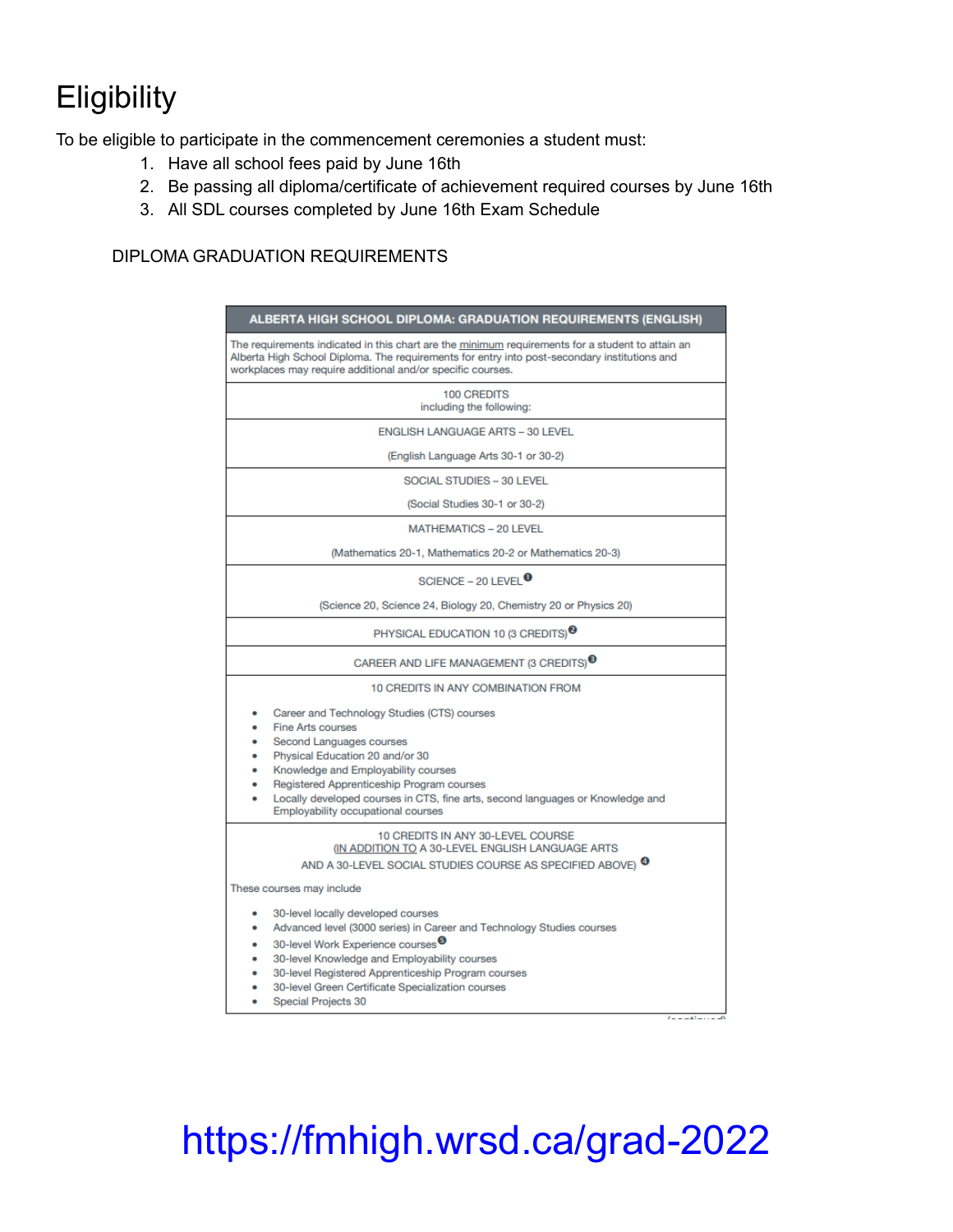#### CERTIFICATE OF HIGH SCHOOL ACHIEVEMENT REQUIREMENTS (ENGLISH)

The requirements indicated in this chart are the minimum requirements for a student to attain a Certificate of High School Achievement. The requirements for entry into post-secondary institutions and workplaces may require additional and/or specific courses.

| 80 CREDITS <sup>O</sup><br>including the following:                                                                                                                                                                                                                               |           |                                                                                                     |  |
|-----------------------------------------------------------------------------------------------------------------------------------------------------------------------------------------------------------------------------------------------------------------------------------|-----------|-----------------------------------------------------------------------------------------------------|--|
| ENGLISH LANGUAGE ARTS 20-2 OR 30-4                                                                                                                                                                                                                                                |           |                                                                                                     |  |
| MATHEMATICS 10-3 OR 20-4                                                                                                                                                                                                                                                          |           |                                                                                                     |  |
| SCIENCE 14 OR 20-4                                                                                                                                                                                                                                                                |           |                                                                                                     |  |
| SOCIAL STUDIES 10-2 OR 20-4                                                                                                                                                                                                                                                       |           |                                                                                                     |  |
| PHYSICAL EDUCATION 10 (3 CREDITS) <sup>3</sup>                                                                                                                                                                                                                                    |           |                                                                                                     |  |
| CAREER AND LIFE MANAGEMENT (3 CREDITS) <sup>3</sup>                                                                                                                                                                                                                               |           |                                                                                                     |  |
| <b>5 CREDITS IN</b><br>• 30-level Knowledge and<br>Employability occupational<br>course, or<br>• Advanced level (3000<br>series) in Career and<br><b>Technology Studies</b><br>courses. <sup>4</sup> or<br>• 30-level locally developed<br>course with an<br>occupational focus   | <b>OR</b> | <b>5 CREDITS IN</b><br>• 30-level Registered<br>Apprenticeship Program<br>(RAP) course <sup>7</sup> |  |
| <b>AND</b><br><b>5 CREDITS IN</b><br>• 30-level Knowledge and<br><b>Employability Workplace</b><br>Practicum course, or<br>• 30-level Work Experience<br>$_{\text{course}}$ $\bullet$ or<br>• 30-level Green Certificate<br>course. <sup>O</sup> or<br><b>Special Projects 30</b> |           |                                                                                                     |  |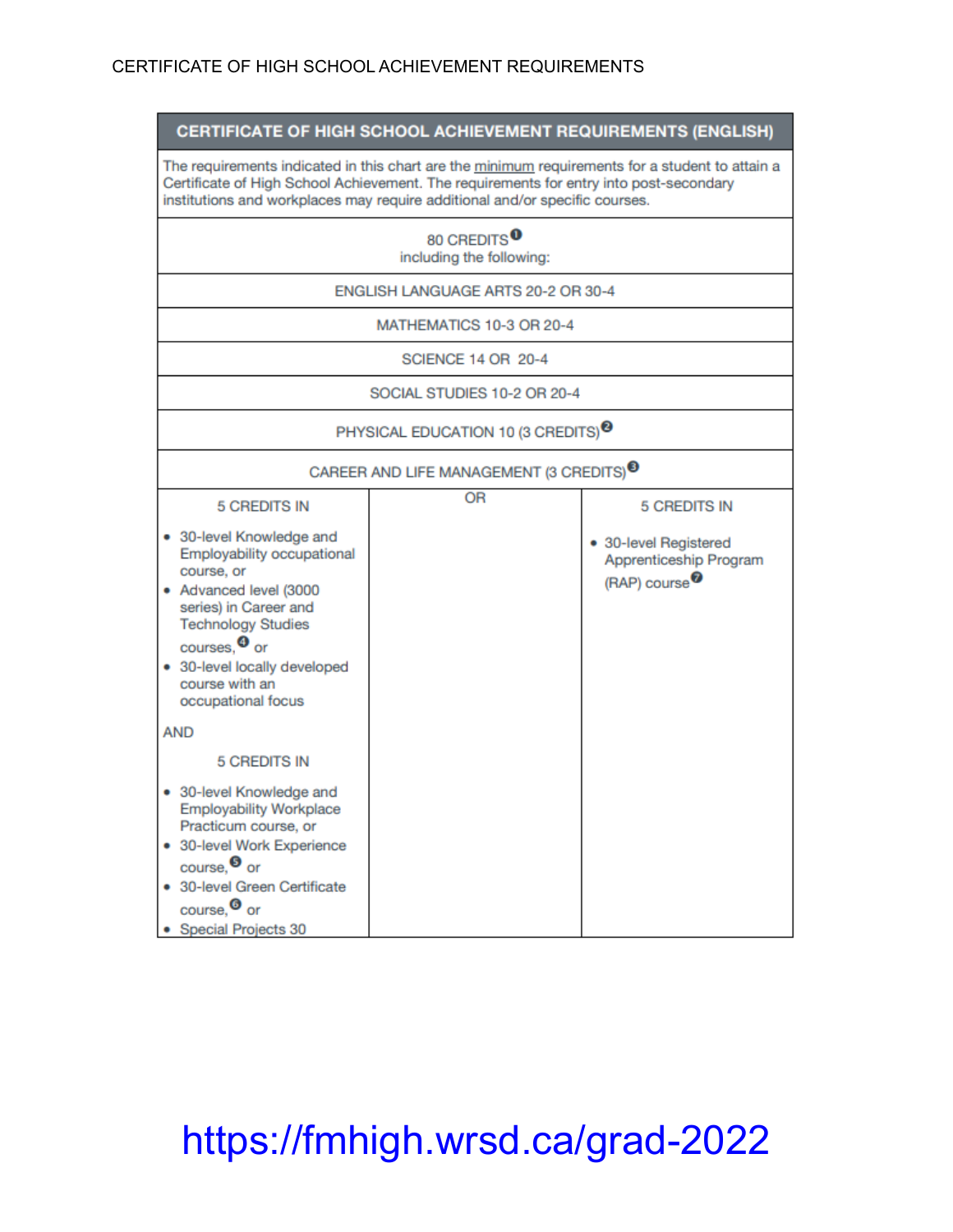### Commencement Fee

The Grad Fee is a charge for each student who participates in commencement-related activities to offset the costs. These include the stage rental and decorating, grad cap, gown and stole purchase, diploma cover, etc. Grad fee for the 2020-2021 year was \$90 per student (Grad Fee for 2021-2022 is not yet finalized, but we anticipate a similar cost as last year).

#### Grad Student Committee

The Grad Student Committee is a group of students who volunteer throughout the year to take on a leadership role in planning their graduation ceremonies including Grad Breakfast and Spirit days. They organize and coordinate all aspects of the Grad Evening ceremonies in conjunction with other interested students and some staff members, called grad advisors. There are bi-weekly meetings for any interested students. Meetings will be held on the 2nd & last Tuesday of the month during the lunch hour in the staff advisors classroom (S20). Grade 12 students interested in joining the committee must attend the first meeting on October 28.

#### Grad Parent Committee

The Grad Parent Committee consists of all parents who wish to volunteer to support the graduates in the organization of the non-school graduation celebrations. Historically, these events may include prom, prom party, evening meal, prom parade, grad party and/or a grad trip. FMHS has been required to distance itself from these events due to historical concerns with the consumption of alcohol at some of these events, as well as the liability issue for health and safety in that sometimes, the events organized breach the policies and procedures of schools, and so to ensure that WRSD and FMHS policies and expectations are not applicable to these events, the school does not participate in any organization or participation of/at the events at all. Even more, grads and parents are not permitted to utilize the school site to host the meetings to discuss these events because of the WRSD and FMHS liability policies. Parents are required to support the graduation class in organizing any of the additional celebratory events that they would like to have.

In October, we will send out a google form asking for parent volunteers for the parent grad committee. We will gather contact information, and then send out the information to all parents who sign up and agree to the sharing of their contact information. Once this contact information is shared with parents, FMHS will assume that no further actions will be required to get parents connected to facilitate their meetings. If parents need additional assistance in getting set up, we can assist. However, the staff at FMHS will not be permitted to assist in the organization of any grad celebratory events (with the exception of the FMHS Convocation Ceremony which is organized by the school).

Link for Parent Contact [Information](https://docs.google.com/forms/d/e/1FAIpQLSdlUlUHBr656bEjIatNFLL-z7463gYaaS_xDW-STq0KDnTQLw/viewform?usp=sf_link) Document for Graduation Class 2022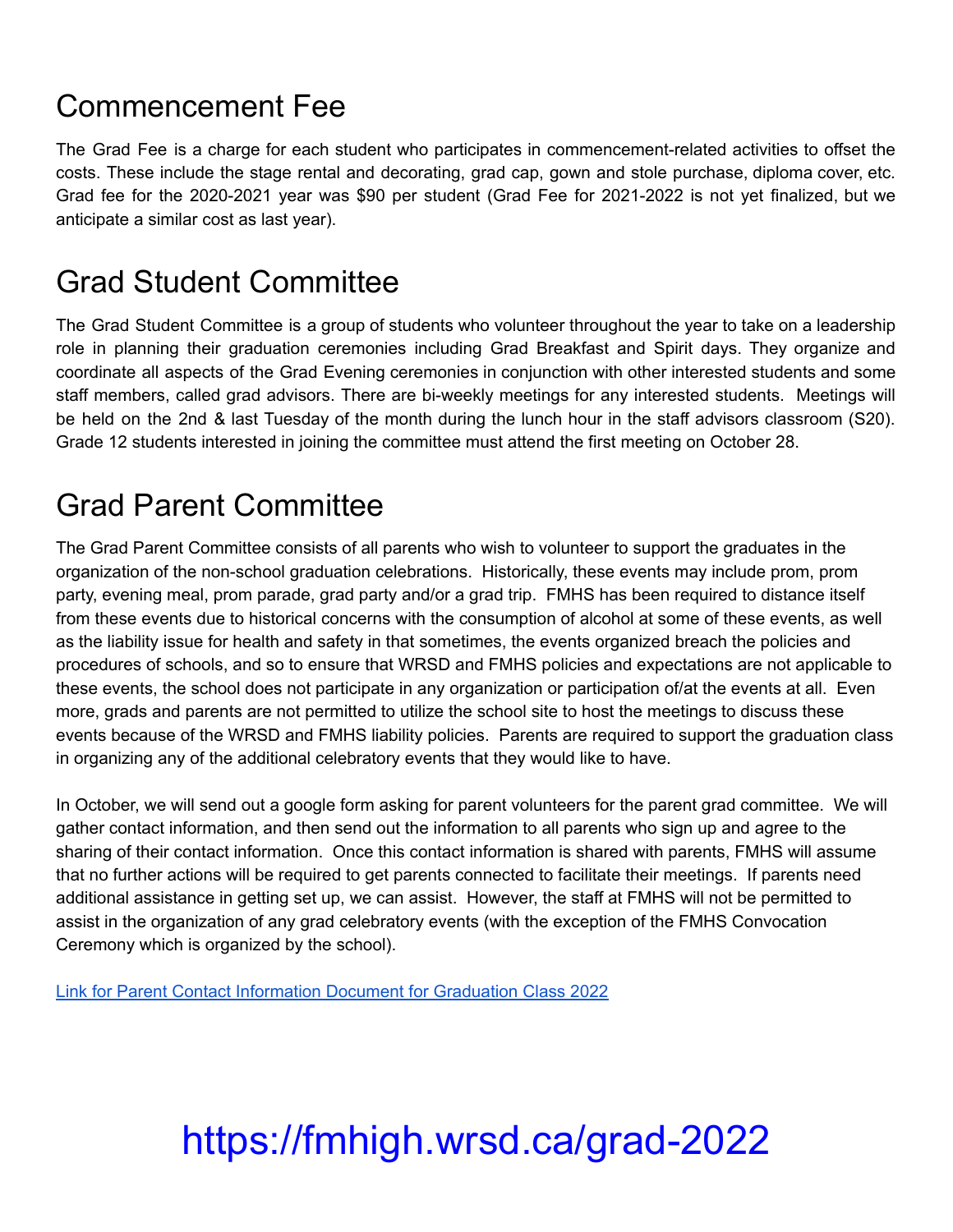#### Grad Photos

Grad photos are to be booked directly with Lifetouch online and will take place at Frank Maddock High School. There will be a \$50 sitting fee for students wishing to order graduation photos. However, we ask that all students have their photo taken regardless of their desire to order so that we have a photo for the photo composite on the wall in the north hallway and for the yearbook. Two sets of dates have been reserved for FMHS graduates with Lifetouch. Bookings are available online for photos taken TBD.

*There is no fee if you are just wanting a portrait for the yearbook and composite.*

#### Grad Baby Photos

Please email your baby photos for the slideshow that will be played at the commencement ceremonies to Mrs. Rogers [heather.rogers@wrsd.ca](mailto:heather.rogers@wrsd.ca) by May 27.

### Grad Rings

Jostens will be on campus again TBD for students to order graduation rings, as well as a wide assortment of Graduation Jewelry. Grad Rings and Jewelry can be ordered at any time online or over the phone through Jostens. Please visit [www.jostens.com](http://www.jostens.com/) to explore their selection of grad jewelry. Jostens also offers grad senior apparel [www.jostenscanada.com/classof2021](https://www.jostenscanada.com/classof2021.html).

#### Convocation Ceremony versus Grad Class Celebrations

FMHS and the staff are the organizers of the Convocation Ceremony (Graduation Ceremony portion). The bulk of this planning is completed by FMHS staff. We often run by ideas, etc with graduates and parents to ensure that things generally are in agreement between all parties, but really, the ceremony itself does not change year to year. The ceremony begins with special guests and speeches, we have students cross the stage, there is the valedictorian speech, a few scholarships and awards may be recognized, there are some remarks from various selected people and the ceremony is over.

Prior to COVID, our ceremony occurred indoors. Seating for the ceremony is based on the number of graduates and the number of seats available.

During COVID, our ceremony pivoted to not be indoors as historically it has been. When outdoor convocations are required, we will do as much "normal" during the "drive-in graduation ceremony" as we can. The drive-in ceremony will probably run from 9:00am - 4:30pm. We will also be hosting a ceremonial parade later in the evening, as the final ceremony celebration to accommodate the community involvement at the event, as community people cannot be at the drive-in itself as the numbers in the parking lot are reserved to graduates and their families (due to limited numbers). Our school is trying to continue the community's participation in the event because our community is a huge part of what we do at the school; even if our drive-in part can't have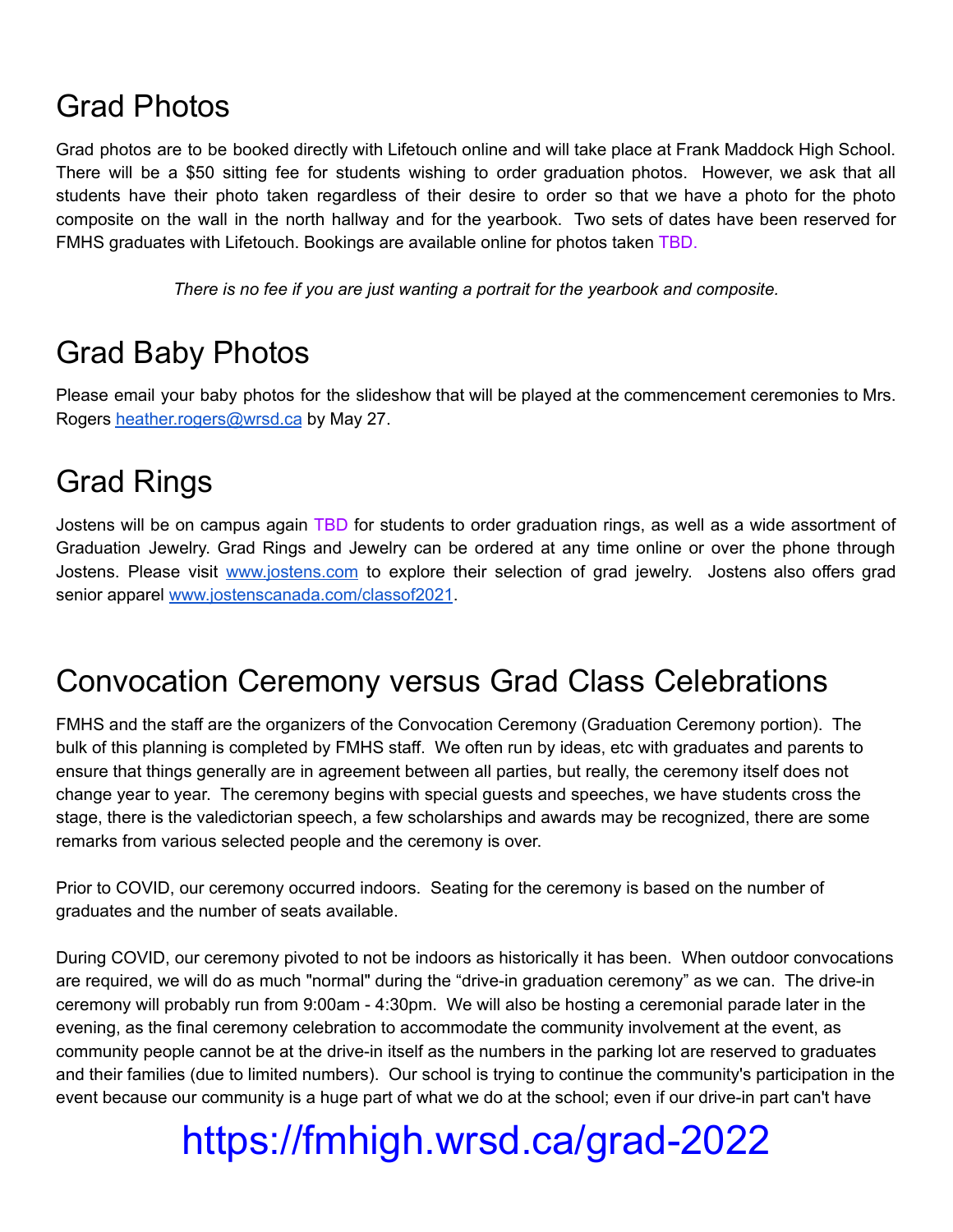community members, we want the community to be able to participate in the graduation ceremony in some format.

Things we involve parents and grads in for CONVOCATION/CEREMONY planning: We attempt to take previous year's feedback on the decision for setting the graduation date. In previous years, FMHS has received feedback about wanting the graduation near the end of June, and to not be on days with Diploma Exams so students have time for hair/makeup appointments. We choose dates in an attempt to ensure that there is no conflict between Diploma Exams, as well as accommodating an end June date.

In essence, the convocation ceremony is all that the school is involved in for organizing. Things such as the prom, prom party, evening meal, prom parade, if decided to be held by the graduation class, is completely organized by the grad class and the parents. Any events separate from the ceremony would be the sole responsibility of graduates and parents.

### Separation of School Events from Grad Organized Events

Each year, the school organizes events to celebrate the success of our graduates. In non-COVID years, this is the ceremony that is held indoors. During COVID years, it is a drive-through event and graduation parade in the evening. Any other event that is organized is not affiliated with FMHS. It is very important that these events are not titled with the words FMHS or Graduation. Furthermore, any advertising for grad class events must include a statement indicating that "this event is not connected with FMHS or WRSD" It is important to clearly separate school organized events from grad class organized events due to the expectations for health and safety, adherence to all school and division policies and provincial and federal laws, and concerns regarding liability that are required for any events that are related to the school. There needs to be very clear separation of events. Any grad organized event that includes the words FMHS, Maddock, Warriors, Graduation, etc., within the title immediately become connected with Frank Maddock High School and will not be permitted to be held. It is important that if grads are organizing events that they ensure significant distance between their events and the school in order to ensure that the reputation of Frank Maddock High School is maintained. Our graduates represent Frank Maddock High School, so please help us maintain our positive reputation and high expectations for our students.

If there is an evening meal/organized and the graduation class would like assistance from the school, we can do that. While this would be considered a grad committee organized event, because there is such a close connection to FMHS, there would be some parameters around maintaining the reputation of FMHS, and the necessity for the graduates to ensure that their event represents FMHS in the best light possible. It is important to remember that while not directly connected to FMHS, the FMHS graduates still represent our school, and we must maintain an acceptable standard around the event's activities. The FMHS graduates must always consider their responsibility and connection to the school in the organization of formal events where they are representing FMHS.

In the past, FMHS have helped with the grads purchasing their tickets, basic booking and organization pieces, etc. While not a school event, we have done a few small things to help out to make sure that the facility was booked in a timely manner, etc. If so determined by the graduation committee, the school may assist with these activities.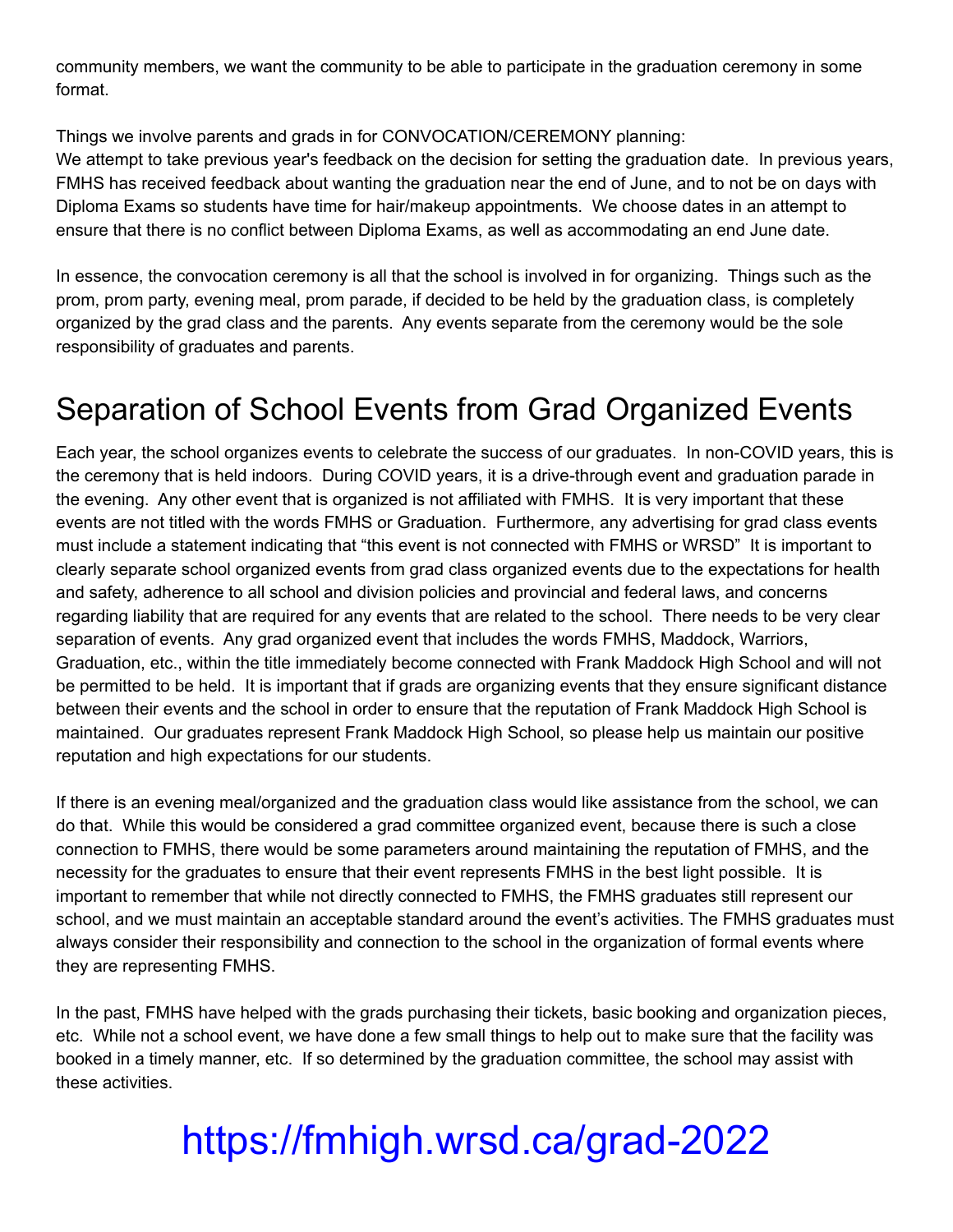Evening Program Tickets << If desired by Graduation Class>>

Due to the maximum capacity permitted at the Curling Rink, guests of the evening program must have tickets. We recognize that this is an exciting time for students and their families but we want to ensure that every student has an opportunity to experience this day with people who are important to them. Tickets will be available for purchase starting on May 1 until June 1 (TBD) either in the school office or on SchoolCashOnline. Initially students will be allowed a maximum of 6 tickets and once each grade 12 student has been given equal opportunity to purchase we will open up any remaining tickets. Please contact the grade 12 rep if you require more tickets.

### **Decorating**

Volunteers are needed and more information will be discussed in upcoming parent meetings.

#### Rehearsal <<Ceremony Planning Dependent>>

There will be a mandatory rehearsal for all participating students on Friday, June 25 starting at 3:00 pm and will be approx.1 hour. Please be prompt. Escorts and parents do not need to attend.

#### Commencement Gowns, Stoles, Caps and Honour Medals

Participating students wear a blue grad gown, gold stole and cap to the commencement ceremonies. These are purchased by the graduates (the cost is included in the grad fees) and students are measured for the proper length of a gown in the office during January. The Cap & Gown and Stole are distributed at the beginning of June. We recommend that students take pictures with their families immediately after the ceremony. Students keep the gown, stole, cap and tassel as souvenirs. Honour Medals will be awarded to students who have achieved an exceptional level of academia. Two weeks prior to commencement, the school will calculate students' averages in five academic courses based on the criteria below. Students who have an average of 80% or greater in these courses will wear honour medals.

#### **Honour Medal Criteria**

80% or more in all of:

- English 30-1 or 30-2
- Social Studies 30-1 or 30-2
- Mathematics 30-1 or 30-2

Plus any two of:

- Biology 30
- Chemistry 30
- Physics 30
- Science 30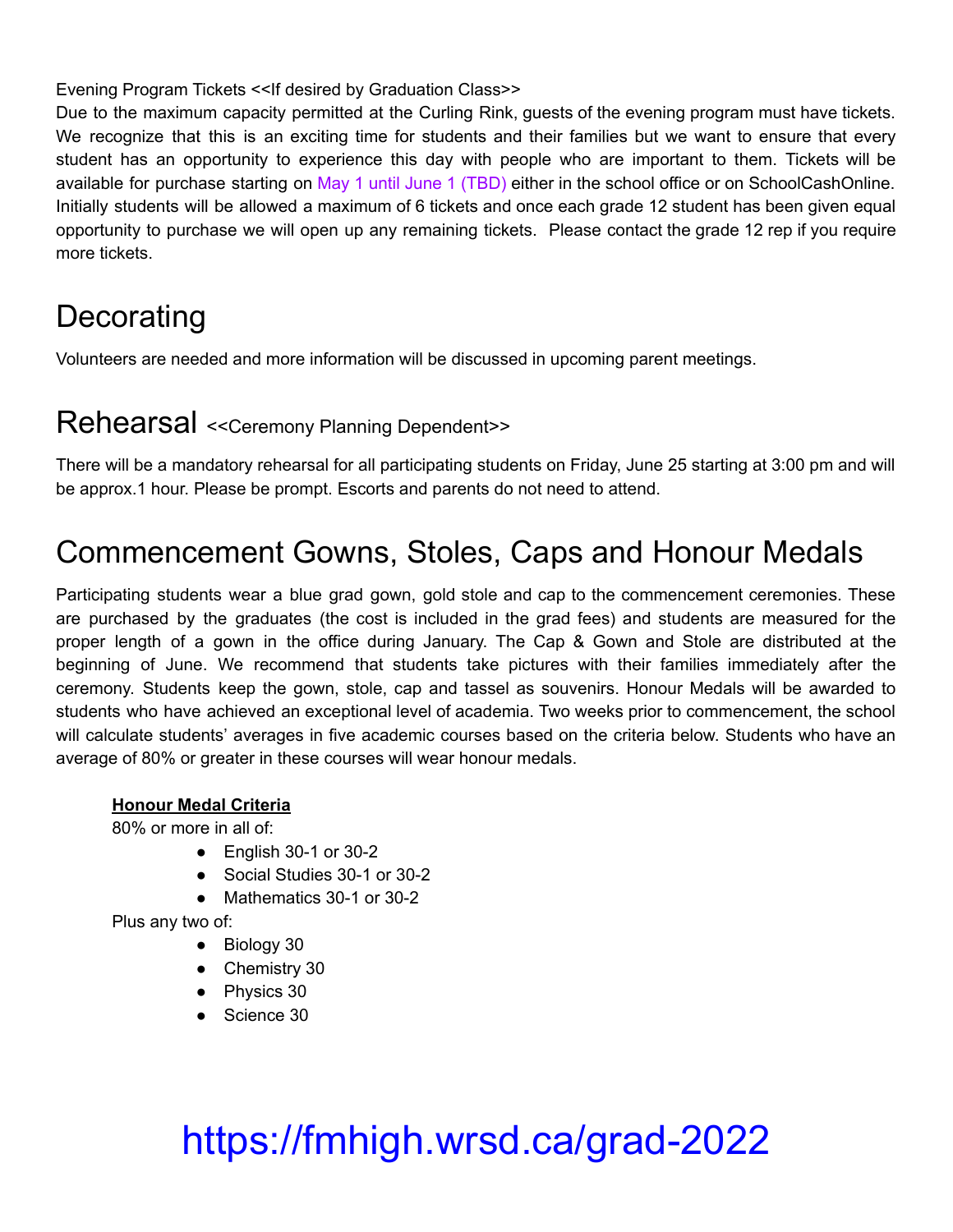#### Valedictorian

The Valedictorian is chosen using the students' overall average for both grade 11 & 12 academic (Dash one classes) core course marks from English, Social Studies, Math, Biology, Chemistry, and Physics.

### R.H. Woods Scholarship

This scholarship was established in 1985 upon the passing of R. H. (Richie) Woods. In June 2022, we will be awarding the 37th R.H. Woods Scholarship to a deserving FMHS Graduate. Woods was the principal at FMHS from 1966 until his sudden death in March 1985. He dedicated his time and energy towards his students and the Drayton Valley community. He was truly one of Drayton Valley's loved and respected men. Countless students felt the benefit of having Woods encouraging the best in all those around him. There was never a question about how much he invested into people's lives. Woods' values and beliefs continue to be appreciated. He was an excellent mentor and a great humanitarian.

In order for a student to be considered for the R. H. Woods Scholarship, students must be nominated by a staff member, be short-listed based on their application, and experience a successful interview. The chosen candidate is selected based on a number of aspects including exemplary grades throughout high school, school involvement, community volunteerism, and citizenship. The student's presentation and interview assist the panel in choosing the successful applicant.

See important dates in the commencement related dates section below

Qualifications:

- FMHS Student in Grade XII
- To be used for post-secondary training or schooling only.
- **A one year deferment of funds is possible** if the student is not attending post-secondary education in the immediate proceeding fall. The student must be nominated in their grade 12 year and interviewed in the same year. If they are chosen as the recipient they have up to 2 years to attend post-secondary education. The cheque will be held in trust for up to 2 years and at the end of 2 years if the student still has not attended post-secondary, the runner up will be awarded the scholarship money.
- Payable upon proof of attendance at a recognized institution of learning.

Criteria Breakdown:

- Academics course average up to 30 points
- Community service, up to 90 points
- Presentation and Interview, up to 35 points
- Panel's Subjective Opinion, up to 5 points

Applications:

- Staff will nominate candidates who will then be given a letter of congratulations for being nominated and an application form.
- Applicable dates will be determined based on the date of graduation.
- The school will provide dates and deadlines for the R.H. Woods Memorial Scholarship in the fall of each year.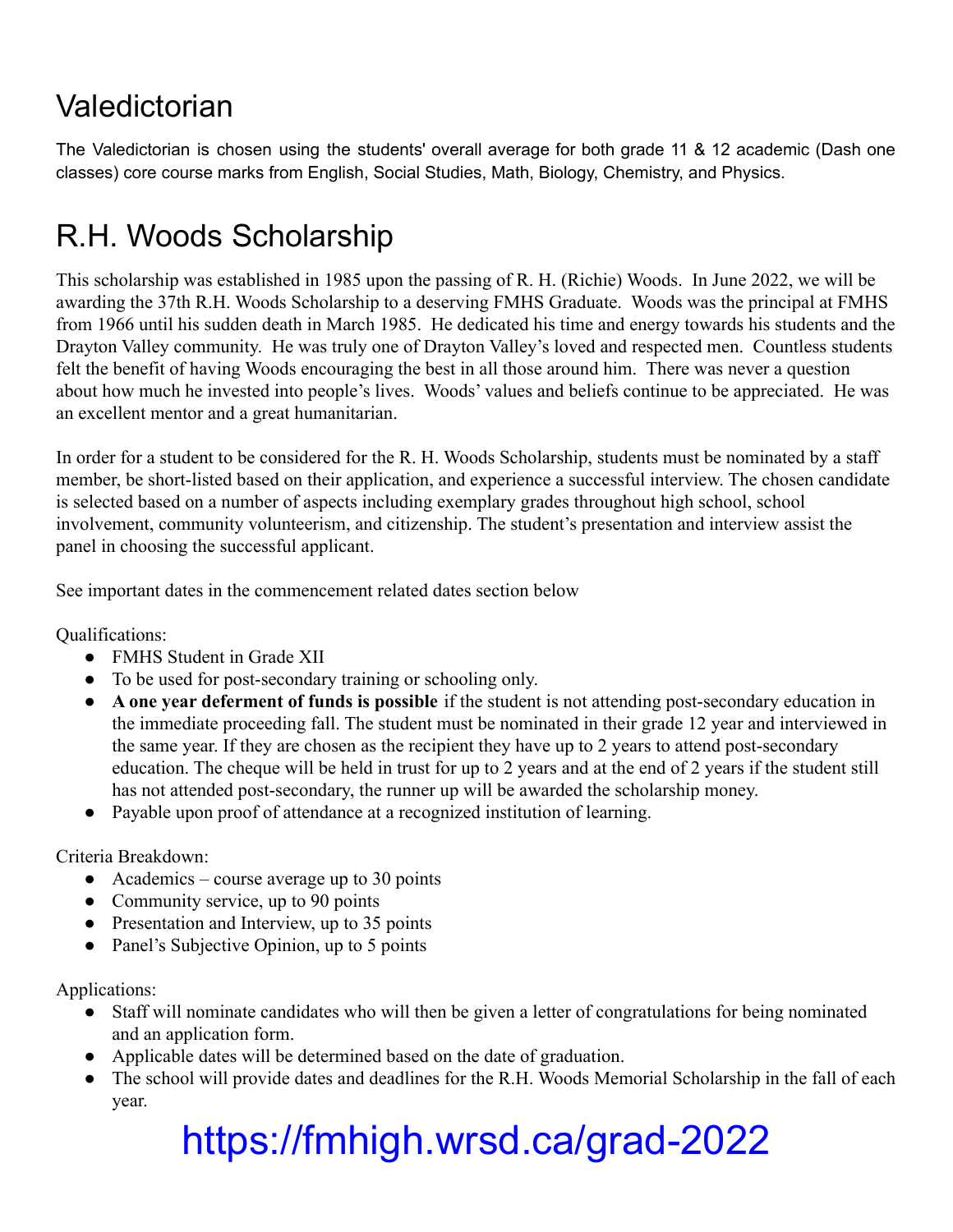Selection Procedure:

- Personal presentation and interview with each nominee by the RH Woods Selection Committee
- Decision as to the recipient will be made following the interviews and will be announced at the Graduation Ceremony.
- Award amount \$2,000.00

#### Commencement

*Commencement 2022* is a ceremony held on **Saturday, June 25 2022,** to recognize and celebrate the accomplishments of the students who will be graduating from Frank Maddock High School (a list of students who are eligible to graduate will be posted throughout the school in the spring). We will pick a start time to allow all staff at Frank Maddock High School to attend and be a part of this joyous event.

#### <<Ceremony Planning Dependent>>

**If Outdoors (weather-permitting):** Students will assemble at the Max no later than thirty minutes before we start wearing their grad gowns and caps. The field area will open one hour before we start so that guests can be seated before the program begins. When the program starts, the graduates will parade to the Football field and be seated in alphabetical order and be seated in chairs on the field. There will be various speeches and awards. Students will then cross the stage one at a time to receive recognition for their secondary school efforts. The program should take approximately 1 hour. As they receive their certificate, a picture will be taken by a professional photographer who will ensure that each graduate will have a quality photo taken of this special moment. There will be a link to these photos available in the program.

**If Indoors (inclement weather):** Students will assemble at the Max no later than thirty minutes before we start wearing their grad gowns and caps. Doors will open one hour before we start so that guests can be seated before the program begins. Each graduate will receive a specific number of tickets for seating in the gymnasium. We will also be live-streaming the ceremony into the Theatre and the Max and will have ample seating here for additional attendees. Tickets are not required for entry into the Theatre and Max. When the program starts, the graduates will parade into the Gymnasium and be seated in alphabetical order at the front. There will be various speeches and awards. Students will then cross the stage one at a time to receive recognition for their secondary school efforts. The program should take approximately 1 hour. As they receive their certificate, a picture will be taken by a professional photographer who will ensure that each graduate will have a quality photo taken of this special moment. There will be a link to these photos available in the program.

#### Evening Program <<Graduation Class Choice Dependent>>

Students generally wear formal attire (e.g. dresses or suits) for this part of the day. Doors open one hour before the event begins. Students assemble in the Curling Rink Lounge at the Omniplex half an hour before the program begins. The graduates will be in groups of 3. They will sign up with those who they want to march in with at the FMHS office sometime in early May. When their names are announced, they can cross the stage and pause for a moment to reflect on their accomplishments as a group of three. A photo will be taken of the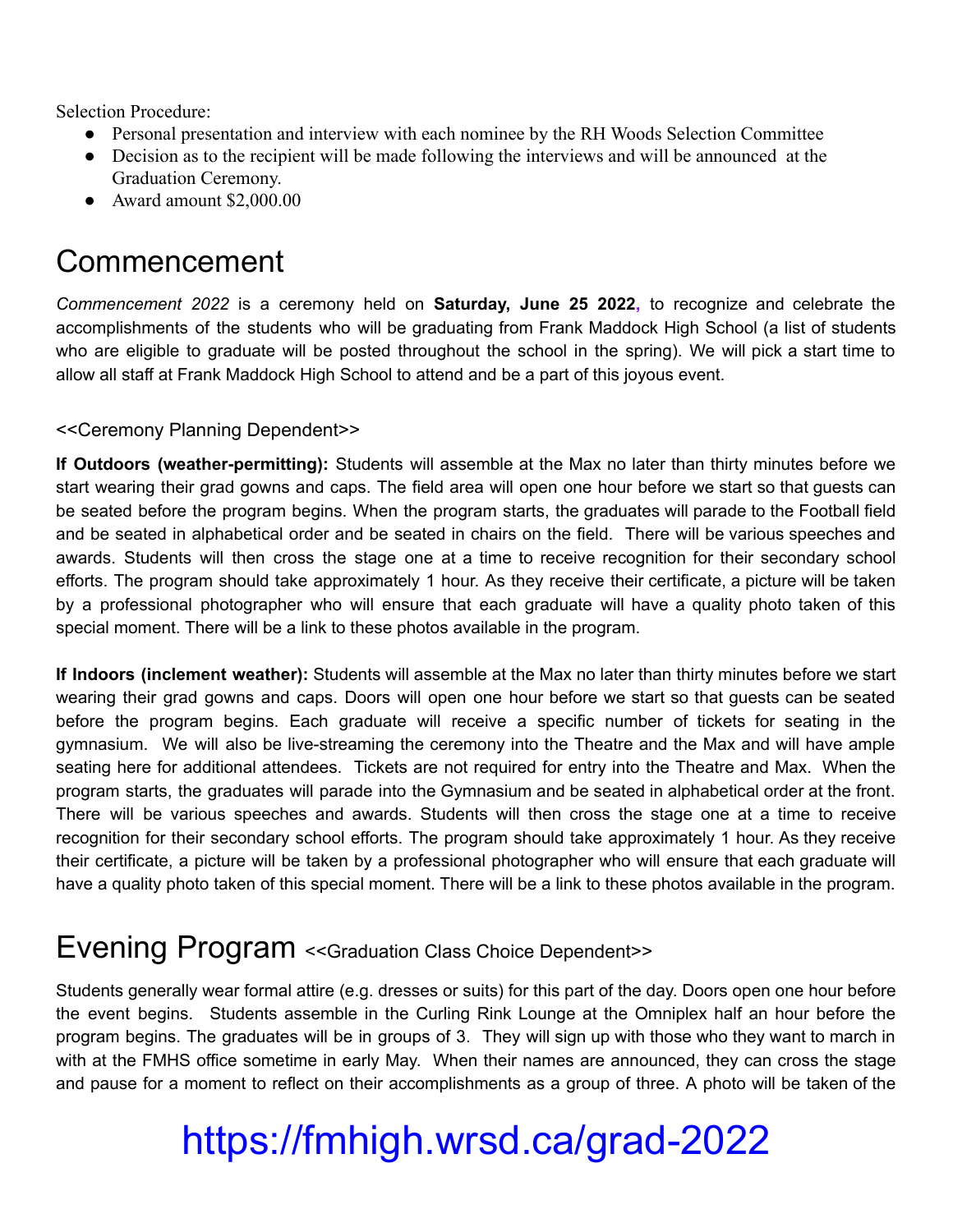graduates as they enter the Curling Rink before the event begins. There will also be an area in the boxing club for fun photobooth photos. There is also a service offered through Aim for Success to assist students and families for whom the cost of formal wear is restrictive. Please see Mrs. Elliott at Eldorado Elementary for more information. There will be student performances during the Grad Evening Program. Afterward there will be a dance and snacks.

### Safe Grad

Neither Wild Rose School Division nor Frank Maddock High School endorse this activity; it is organized and executed completely by a parent group. Anything pertaining to this activity must not be conducted on school property.

### Contact Info

If you wish to receive more information, please check out our Graduation tab on our website, <https://fmhigh.wrsd.ca/grad-2022>

Frank Maddock High: Email: [Frank-Maddock-Contacts@wrsd.ca](mailto:Frank-Maddock-Contacts@wrsd.ca) Phone: 780-542-4401 Ticket Purchase: FMHS Office or <https://wildrose.schoolcashonline.com/> Graduation Requirements (Academic): [lara.jollymore@wrsd.ca](mailto:lara.jollymore@wrsd.ca) and [heather.bartling@wrsd.ca](mailto:heather.bartling@wrsd.ca) Graduation Staff Advisors: [heather.rogers@wrsd.ca](mailto:heather.rogers@wrsd.ca) and [brandi.horn@wrsd.ca](mailto:brandi.horn@wrsd.ca)

#### Commencement-Related Dates

October 7 - Convocation Handbook sent to Graduates and Parents

October 14 - Grad Parent and Student Meeting with School

Oct 18 - Parent Contact Information for Grad Parent Committee Sent Out

Oct 21 - Parent Contact Information for Grad Parent Committee Sent to Interested Parents/Grad **Committee** 

February Grad List posted. - Will be posted once all Diploma Exam Results have been released

- Eligible students must be registered in diploma required courses & have grad fees paid Apr 19 - April Grad List posted.
	- Eligible students must be passing all diploma required courses, ALL fees paid, 50% complete SDL courses.
- May 1 R.H. Woods Scholarship
	- Call for Teacher Nominations
- May 17 R.H. Woods Scholarship
	- All Teacher Nominations for Scholarship Due
- May 20 May Grad List posted
	- Eligible students must be passing all diploma required courses, ALL fees paid, 50% complete SDL courses.
- May 20 R.H. Woods Scholarship
	- Nomination Forms Distributed to Nominated Graduates
- May 30 R.H. Woods Scholarship